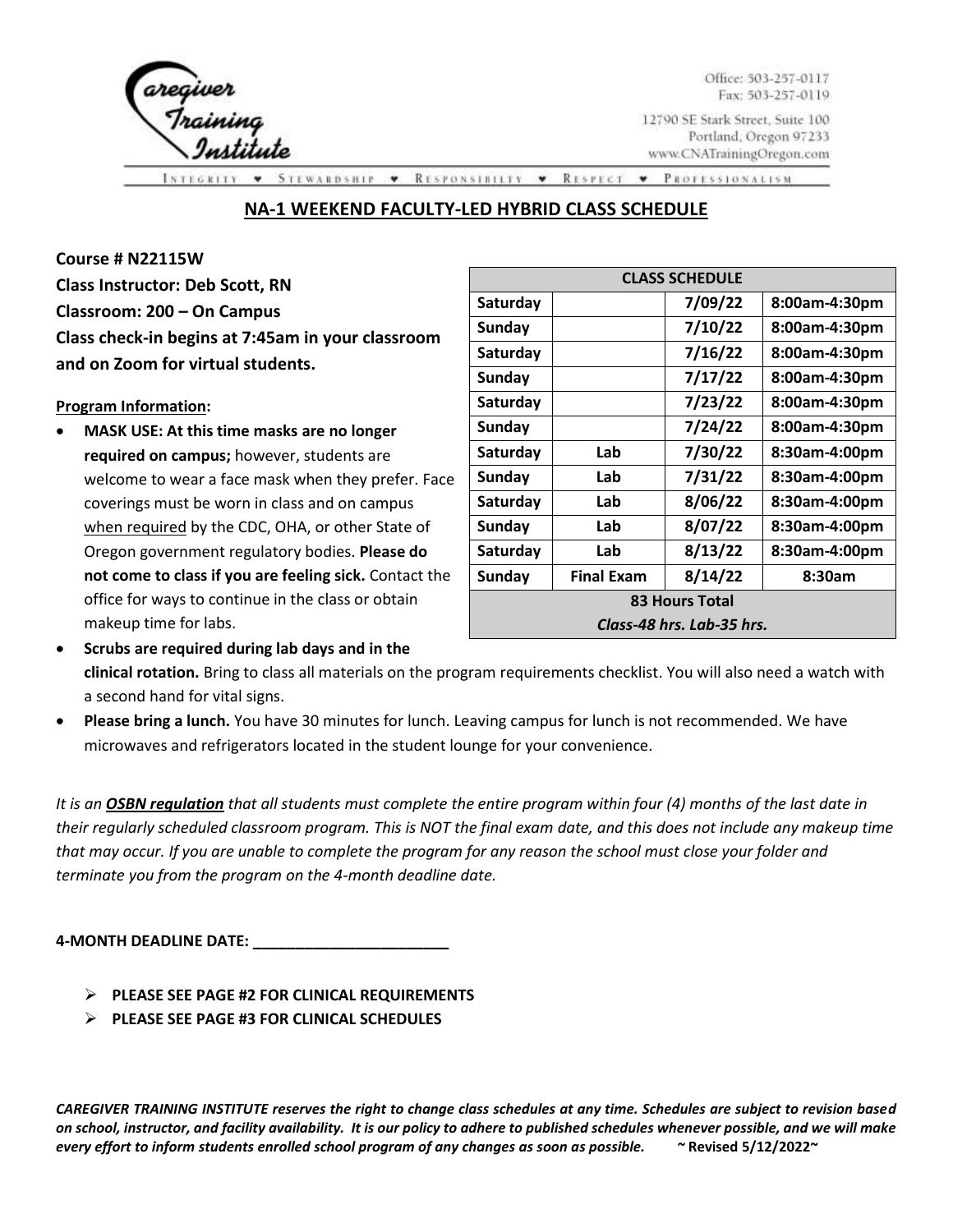

Office: 503-257-0117 Fax: 503-257-0119

12790 SE Stark Street, Suite 100 Portland, Oregon 97233 www.CNATrainingOregon.com

**STEWARDSHIP** RESPONSIBILTY • RESPECT • PROFESSIONALISM.  $\pmb{\mathrm{v}}$ 

# **PLEASE READ ALL INFO FOR SUCCESSFUL CLINICAL EXPERIENCE**

## **CLINICAL REQUIRED ITEMS:**

It is the policy of Caregiver Training Institute that **ANY REQUIRED CLINICAL IMMUNIZATION DOCUMENTATION** for students in the **CNA-2 program** must be received by the school business office *by the first day of labs,* **or the students will be removed from their scheduled clinical rotation and moved to a wait list to go into the clinical setting.**

The clinical required items are as follows:

- **Substance Abuse Screening: \$60** *Drug screening ONLY AVAILABLE through the school's service provider.*
- **AHA BLS CPR Card:** *Sign-up for CPR class at the school or submit a current AHA BLS CPR card to the business office.*

o **\$70/AHA BLS CPR** *Class (If you do not have a current AHA CPR BLS card you must sign up for a CPR class during your registration process*.)

- o **CPR classes scheduled through the school must be completed prior to the beginning of the student's clinical rotation.**
- **COVID-19 VACCINATION REQUIREMENT**: Only FULLY VACCINATED students (*14 days past last required dose*) will be allowed into clinical rotations.
- **TB (Tuberculosis) Negative test results documentation.** Students may provide a copy of a current QuantiFERON Gold blood test, T-SPOT blood test, TB Skin Test (PPD), and/or current Chest X-ray for TB documentation, from their physician, a current or former employer, or another source.

### **Clinical Information - First Day:**

- **Please meet the instructors at the facility in the front reception area on the first day of clinical. DO NOT BE LATE.**
- After the first day, you will meet in the designated area in the facility that is set up for students.
- **Please pay attention to parking at the building.** You must park where the facility requests, you may be asked to leave for the day, and you may not be allowed to return if you do not follow the facility.
- **Please wear scrubs, bring your stethoscope, BP cuff and gait belt, and your name badge.** It is a federal law that you must wear the name badge at all times when you are in the facility.
- **Please bring a lunch.** You will have 30 mins only for a lunch break. There may not be a refrigerator available. Bringing food in an insulated lunch bag is advised. You should not plan to go out for food while in clinical.
- **Clinical schedules are dependent upon instructor and facility availability** and a maximum of 10 students only will be scheduled for a clinical rotation.
- **Please read and review the section in OSBN Div. 63 of your yellow handbook titled:** *Conduct Unbecoming of a Nursing Assistant* **before going to the clinical setting.**

### **Program Completion Information:**

*Upon completion of the program the student will be issued a certificate of training from the school. Per OSBN regulations we have 10 BUSINESS days to issue it. We are not open at this time on Wednesdays. We are also not open on holidays and at times the day before and/or the day after. Our office/holiday closures are posted on the website. You will be notified by email when the certificate is ready to be picked up. Your certificate, application to test, and payment for testing will be submitted online to the OSBN. The OSBN will notify you by email when you may schedule your fingerprints and your state board exam. A link for fingerprint scheduling is in the email from the OSBN. We are a regional testing site.* 

*CAREGIVER TRAINING INSTITUTE reserves the right to change class schedules at any time. Schedules are subject to revision based on school, instructor, and facility availability. It is our policy to adhere to published schedules whenever possible, and we will make every effort to inform students enrolled school program of any changes as soon as possible. ~* **Revised 5/12/2022~**